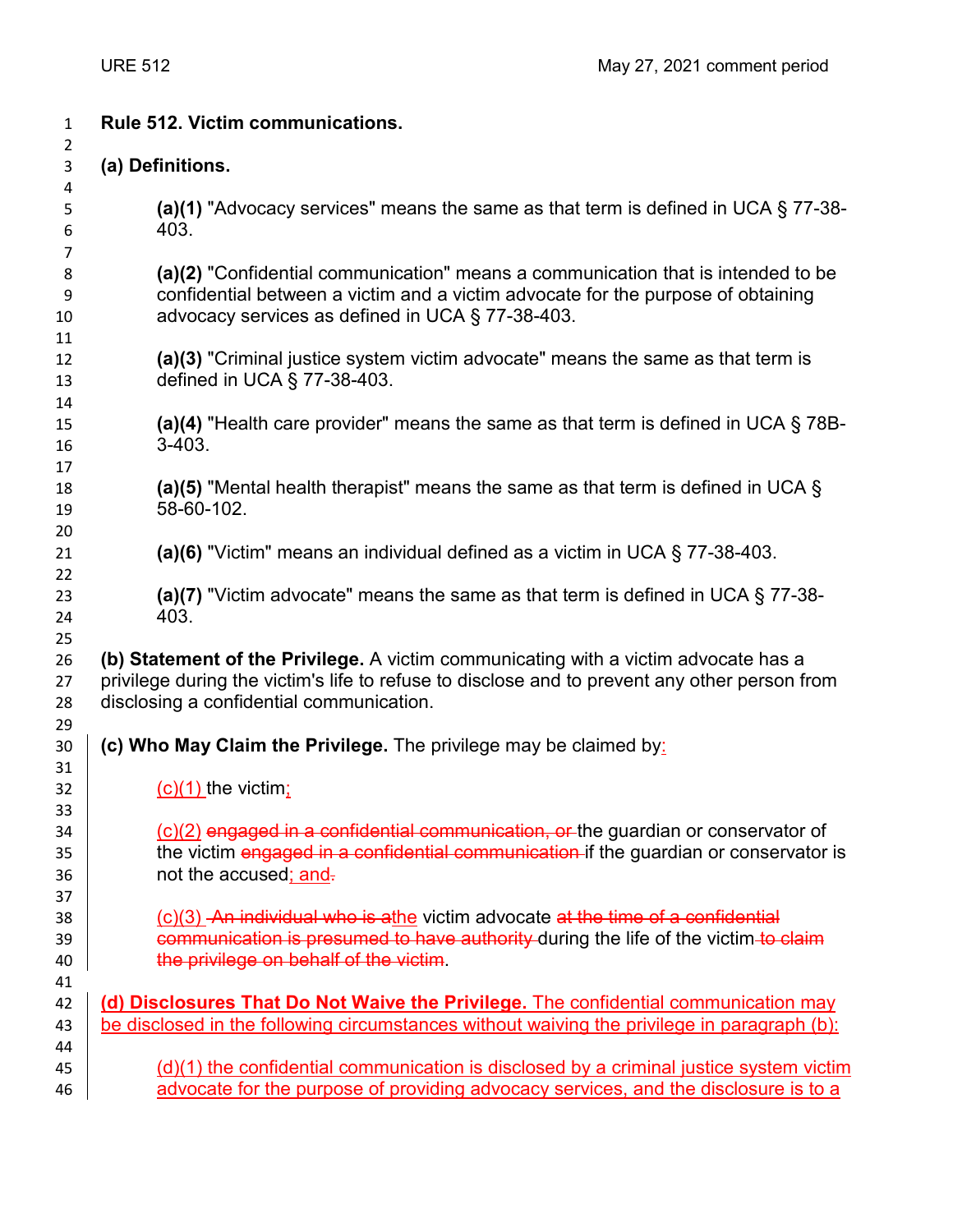| 47 | law enforcement officer, health care provider, mental health therapist, domestic     |
|----|--------------------------------------------------------------------------------------|
| 48 | violence shelter employee, an employee of the Utah Office for Victims of Crime, a    |
| 49 | member of a multidisciplinary team assembled by a Children's Justice Center or law   |
| 50 | enforcement agency, or a parent or guardian if the victim is a minor and the parent  |
| 51 | or guardian is not the accused;                                                      |
| 52 |                                                                                      |
| 53 | (d)(2) the confidential communication is with a criminal justice system victim       |
| 54 | advocate, and the criminal justice system victim advocate must disclose the          |
| 55 | confidential communication to a prosecutor under UCA § 77-38-405.                    |
| 56 |                                                                                      |
| 57 | (e) Exceptions to the Privilege.                                                     |
| 58 |                                                                                      |
| 59 | (e)(1) In addition to waivers under URE 510, the privilege in paragraph (b) does not |
| 60 | apply in the following circumstances:                                                |
| 61 |                                                                                      |
| 62 | $(e)(1)(A)$ the victim, or the victim's guardian or conservator, if the guardian or  |
| 63 | conservator is not the accused, provides written, informed, and voluntary            |
| 64 | consent for the disclosure, and the written disclosure contains:                     |
| 65 |                                                                                      |
| 66 | $(e)(1)(A)(i)$ the specific confidential communication subject to                    |
| 67 | disclosure;                                                                          |
| 68 |                                                                                      |
| 69 | $(e)(1)(A)(ii)$ the limited purpose of the disclosure;                               |
| 70 |                                                                                      |
| 71 | $(e)(1)(A)(iii)$ the name of the individual or party to which the specific           |
| 72 | confidential communication may be disclosed; and                                     |
| 73 |                                                                                      |
| 74 | $(e)(1)(A)(iv)$ a warning that the disclosure will waive the privilege;              |
| 75 |                                                                                      |
| 76 | $(e)(1)(B)$ the confidential communication is required to be disclosed under         |
| 77 | Title 62A, Chapter 4a, Child and Family Services, or UCA § 62A-3-305;                |
| 78 |                                                                                      |
| 79 | $(e)(1)(C)$ the confidential communication is evidence of a victim being in clear    |
| 80 | and immediate danger to the victim's self or others;                                 |
| 81 |                                                                                      |
| 82 | $(e)(1)(D)$ the confidential communication is evidence that the victim has           |
| 83 | committed a crime, plans to commit a crime, or intends to conceal a crime;           |
| 84 |                                                                                      |
| 85 | $(e)(1)(E)$ the confidential communication is with a criminal justice system         |
| 86 | victim advocate, and a court determines, after the victim and the defense            |
| 87 | attorney have been notified and afforded an opportunity to be heard at an in         |
| 88 | camera review, that:                                                                 |
| 89 |                                                                                      |
| 90 | $(e)(1)(E)(i)$ the probative value of the confidential communication and             |
| 91 | the interest of justice served by the admission of the confidential                  |
| 92 | communication substantially outweigh the adverse effect of the                       |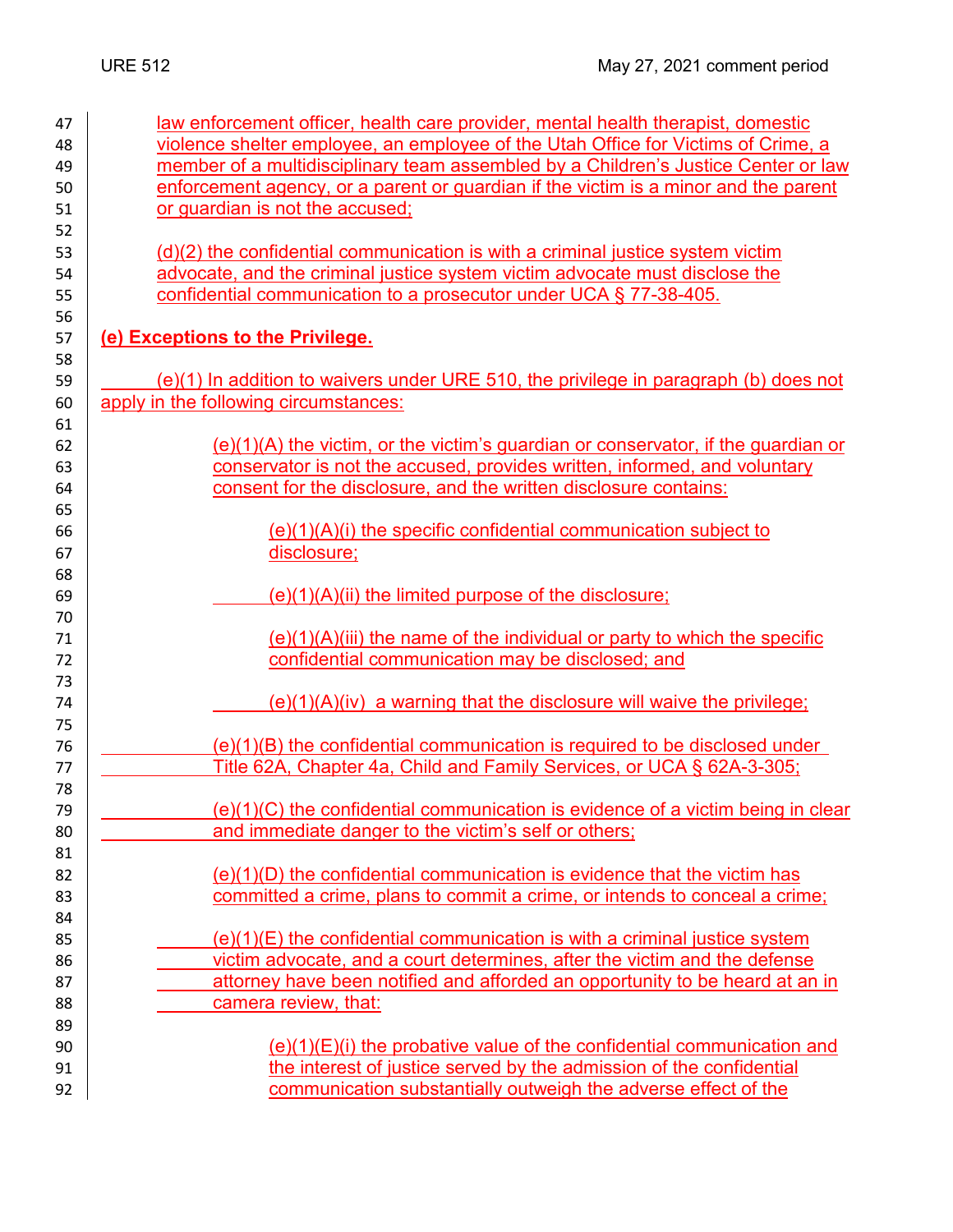| 93         | admission of the confidential communication on the victim or the                      |
|------------|---------------------------------------------------------------------------------------|
| 94         | relationship between the victim and the criminal justice system victim                |
| 95         | advocate; or                                                                          |
| 96         |                                                                                       |
| 97         | $(e)(1)(E)(ii)$ the confidential communication is exculpatory evidence,               |
| 98         | including impeachment evidence.                                                       |
| 99         |                                                                                       |
| 100        | $(e)(2)$ A request for a hearing and in camera review under paragraph $(e)(1)(E)$ may |
| 101        | be made by any party by motion. The court shall give all parties and the victim       |
| 102        | notice of any hearing and an opportunity to be heard.                                 |
| 103        |                                                                                       |
| 104        | Effective May/November 1, 20                                                          |
| 105        |                                                                                       |
| 106        | (d) Exceptions. An exception to the privilege exists in the following circumstances:  |
| 107        |                                                                                       |
| 108        | (d)(1) when the victim, or the victim's guardian or conservator if the guardian or    |
| 109        | conservator is not the accused, provides written, informed, and voluntary consent     |
| 110        | for the disclosure, and the written disclosure contains:                              |
| 111        |                                                                                       |
| 112        | (d)(1)(A) the specific confidential communication subject to disclosure;              |
| 113        |                                                                                       |
| 114        | (d)(1)(B) the limited purpose of the disclosure; and                                  |
| 115        | $(d)(1)(C)$ the name of the individual or party to which the specific confidential    |
| 116<br>117 | communication may be disclosed;                                                       |
| 118        |                                                                                       |
| 119        | (d)(2) when the confidential communication is required to be disclosed under Title    |
| 120        | 62A, Chapter 4a, Child and Family Services, or UCA § 62A-3-305;                       |
| 121        |                                                                                       |
| 122        | $(d)(3)$ when the confidential communication is evidence of a victim being in clear   |
| 123        | and immediate danger to the victim's self or others;                                  |
| 124        |                                                                                       |
| 125        | (d)(4) when the confidential communication is evidence that the victim has            |
| 126        | committed a crime, plans to commit a crime, or intends to conceal a crime;            |
| 127        |                                                                                       |
| 128        | (d)(5) if the confidential communication is with a criminal justice system victim     |
| 129        | advocate, the criminal justice system victim advocate may disclose the confidential   |
| 130        | communication to a parent or guardian if the victim is a minor and the parent or      |
| 131        | guardian is not the accused, or a law enforcement officer, health care provider,      |
| 132        | mental health therapist, domestic violence shelter employee, an employee of the       |
| 133        | Utah Office for Victims of Crime, or member of a multidisciplinary team assembled     |
| 134        | by a Children's Justice Center or law enforcement agency for the purpose of           |
| 135        | providing advocacy services;                                                          |
| 136        |                                                                                       |